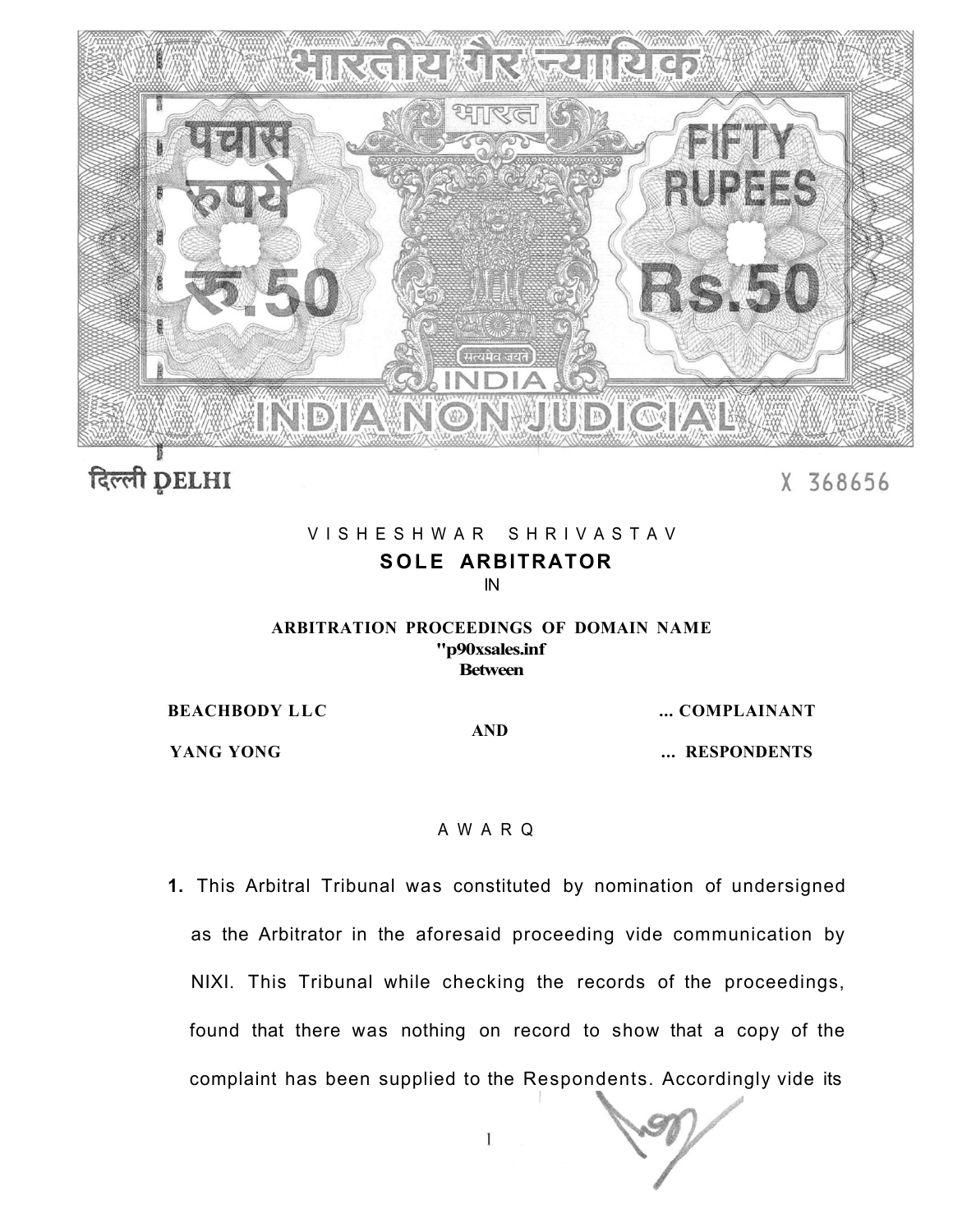

## दिल्ली DELHI

X 368657

communication dated 08/04/2011 this Tribunal directed the Complainants to send a copy of their complaint with Annexure to the Respondents by Courier. The Respondents were given time of sever days after receipt of the complaint to send their Statement o: Defense.

2. That the Tribunal in response to its communication received email dated 08/04/2011 from the Complainants stating that they have sent the hard copy of the complaint via FedEx Courier and sent FedEx receipt having Waybill No. 790735091911. This Tribunal again received an email dated 12/04/2011 from the Complainant along with

**2**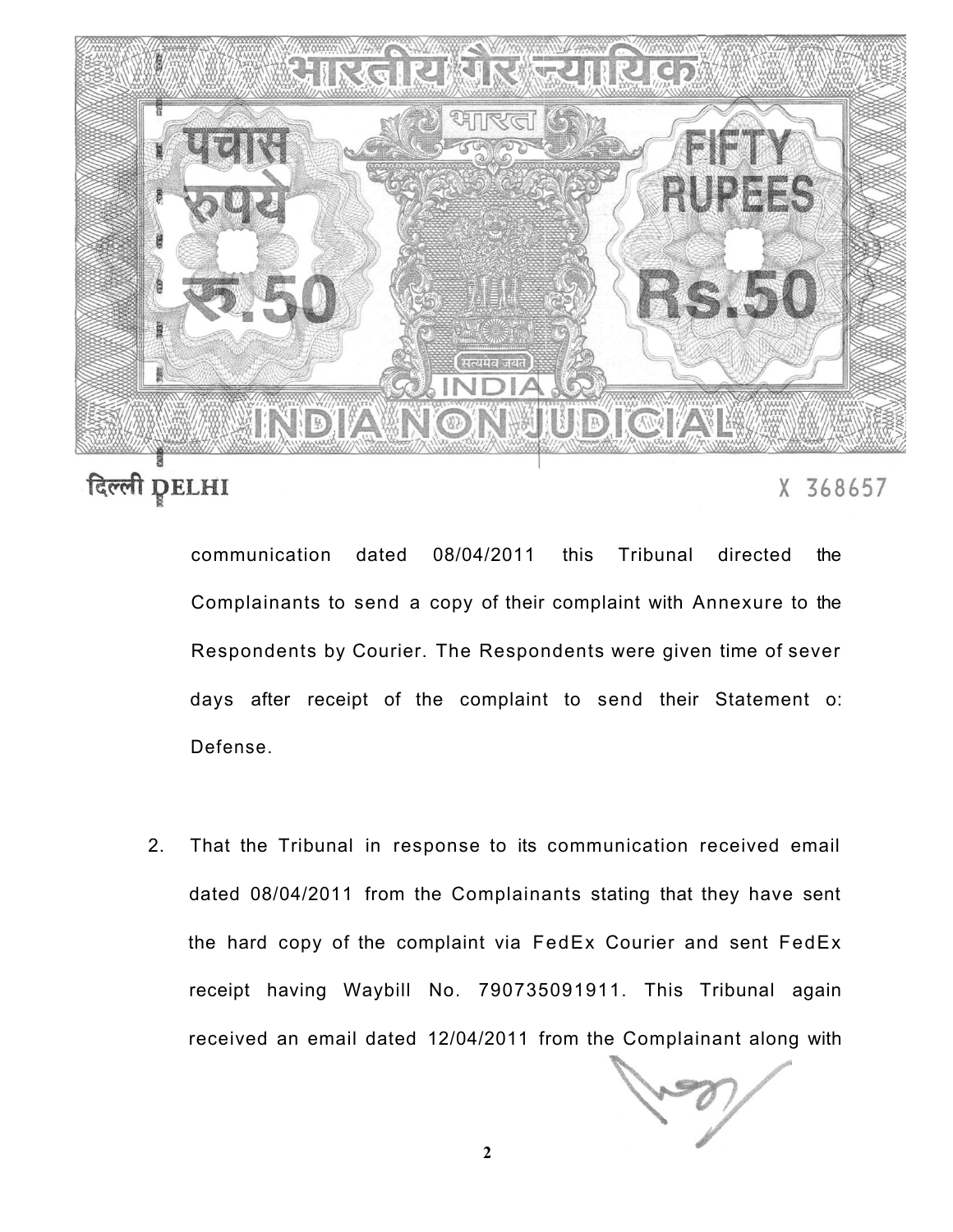the tracking record which stated that the Complaint has been duly received by the Respondent.

This Tribunal vide its order dated 13/04/2011 gave 7 days time to the Respondents to file their Response / Statement of Defense i.e. till 19<sup>th</sup> April, 2011. This Tribunal has not received any response from the side of the respondent till 20/04/2011 and hence this Tribunal was constrained to reserve its award vide order dated 21/04/2011 .

This Tribunal notes that the Respondent despite having been aware of these proceedings through delivery of hard copy / soft copy of the Complaint / orders chose not to send any communication or file any Statement of Defense to the Complaint and maintained silence on the same, hence in view of such peculiar facts, circumstances and in view of INDRP which makes it incumbent upon this Tribunal to decide the controversy within 60 days, this Tribunal accordingly proceeds in the matter as per the material available before it.

 $\sqrt{3}$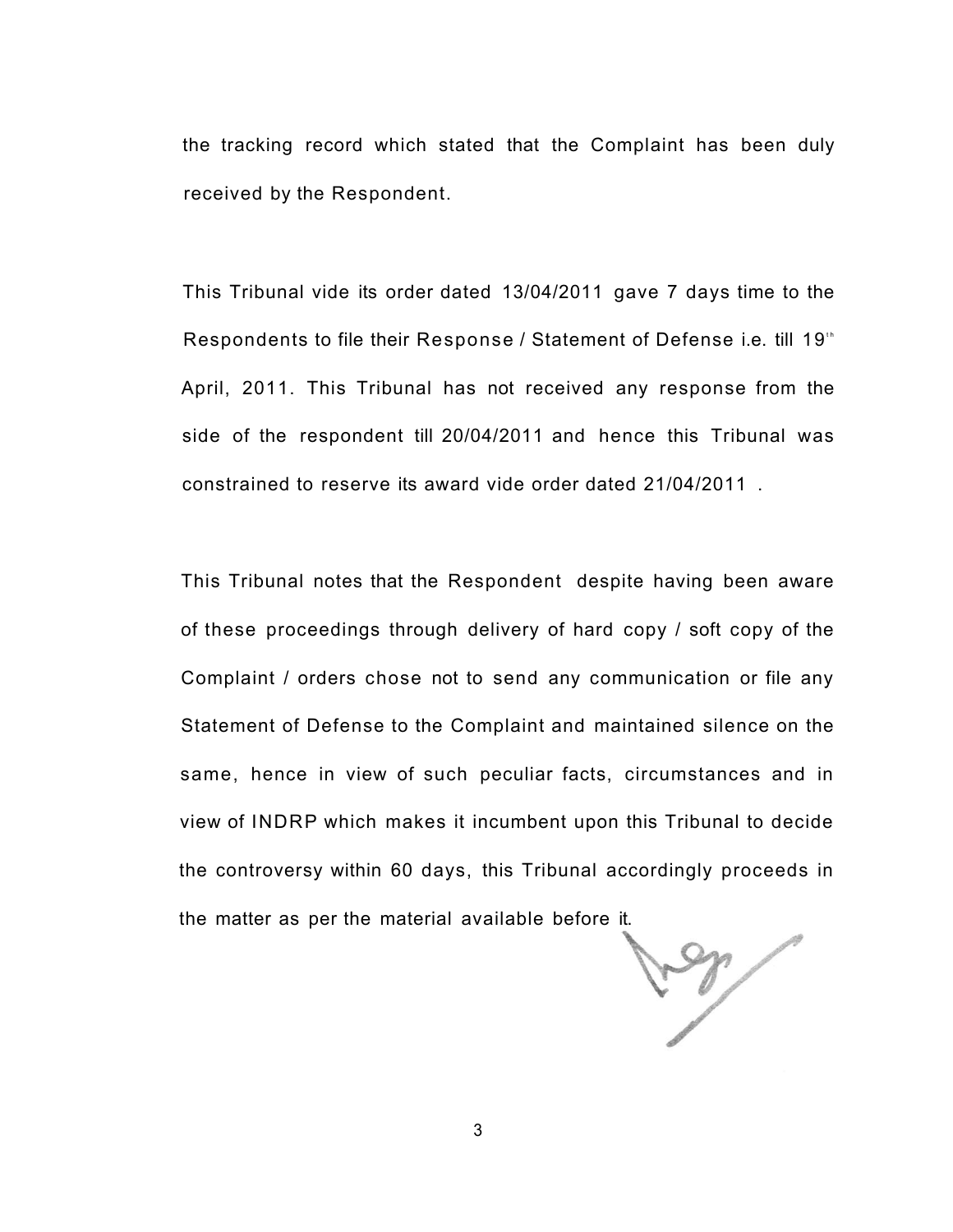5. This dispute concerns the domain name "p90xsales.in" that is registered with the .IN Registry through the sponsoring Registrar M/s Transecute Solutions Pvt. Ltd.

### **CLAIM**

The complainants claim a right in the said name based on the following assertions as given in their complaint which are as under :

## **A. P90XSALES.IN Is Identical Or Confusingly Similar To A Trademark Or Service Mark In Which Complainant Has Rights**

Complainant claims to be a leader in the field of in-home health, wellness, weight loss, and fitness solutions since 1998. It is asserted that one of the main components of Complainant's business encompasses the development, production, sale and distribution of its BEACHBODY® family of weight loss and fitness products and services, including its P90X®-branded fitness DVDs and kits. It is further averred by the Complainant that its product like P90X®-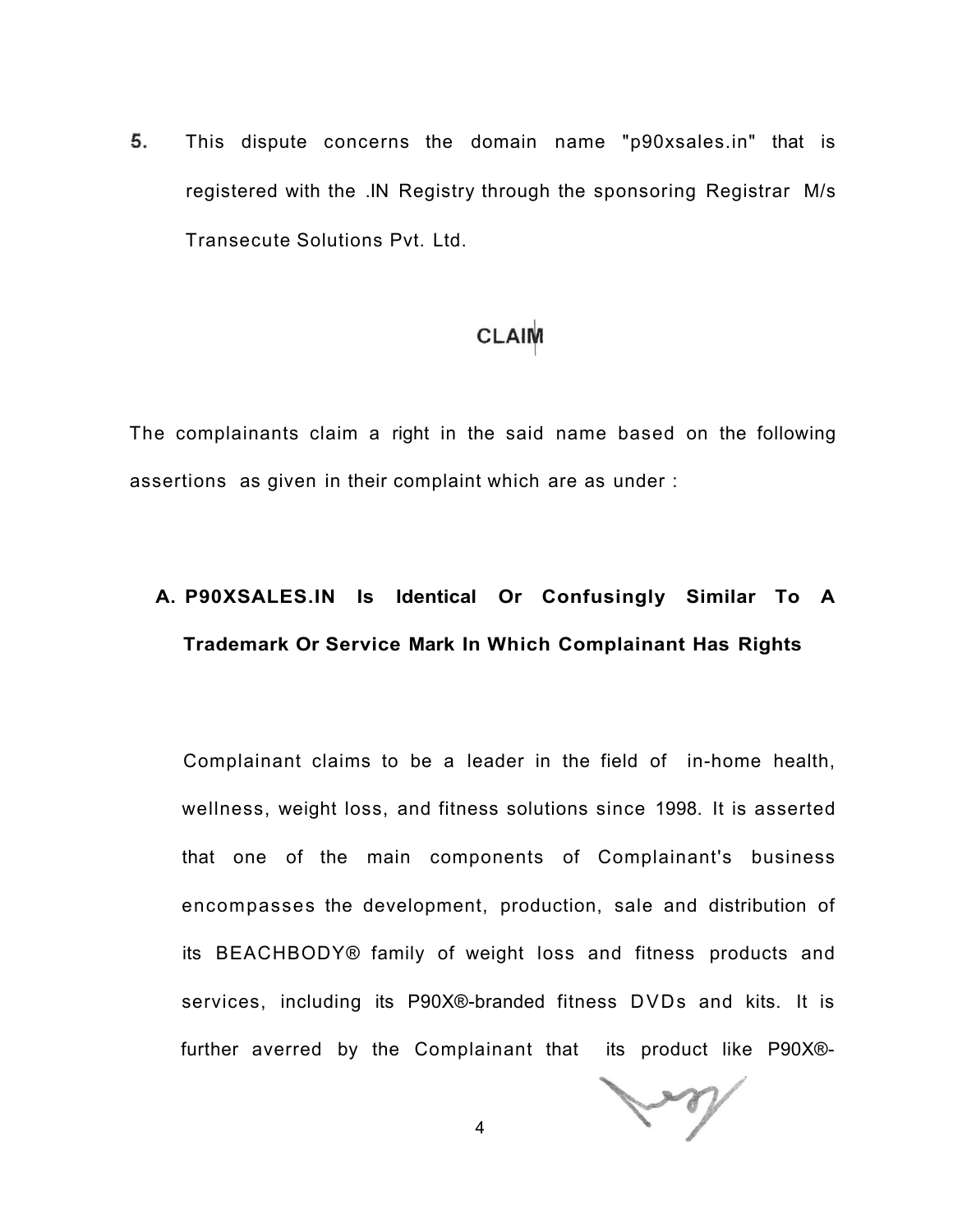branded DVDs, kits, and other products and services have achieved great success since their introduction in 2003 which they attribute to their marketing and promotional efforts which include advertising and promotion through Complainant's websites, print and other internetbased advertising, in-person and televised promotional appearances by its trainers, and its infomercials, among other efforts. It is stated by the complainant that the success of the P90X®-branded fitness DVDs and kits, and other products and services is also furthered by its consumers and the word of mouth those consumers have generated. They claim to have countless individuals who have utilized the P90X®-branded products and services to help achieve their respective fitness goals and this also encompasses success stories from all types of people ranging from almost all age groups, to well-trained professional athletes and celebrities looking to stay fit and in shape.

It is stated that the quality of Complainant's products and services, and the promotion and word of mouth appreciation, the P90X® branded DVDs, kits, and other products and services have been prominently placed in the minds of the public. Complainant assert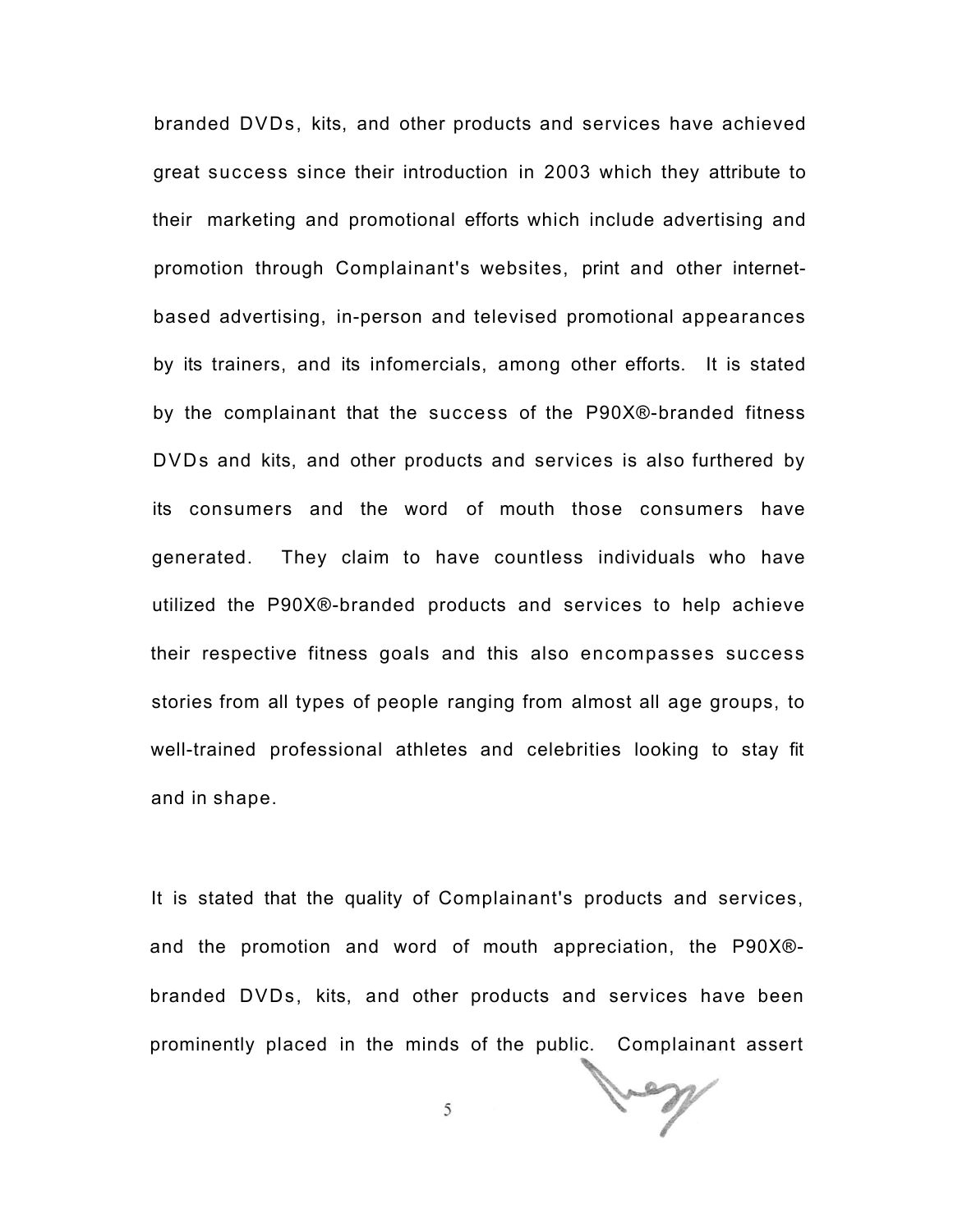that its products are Federally-registered and have acquired a valuable reputation and goodwill among the public as consumers, purchasers and members of the public at large who have become familiar with Complainant's P90X®-branded products and services, It is also stated that the Complainant has gained significant common law trademark and other rights in its P90X® marks, through its use, advertising and promotion, and they have also protected their P90X® marks by filing for and obtaining trademark registrations in various jurisdictions throughout the world, and has obtained an International Registration which include:

• U.S. Reg, No. 2,869,491 for the **P90X** word mark for "nutritional and dietary supplements" in International Class 5, registered on August 3, 2004, and used by Complainant in connection with those products at least as early as July 21, 2003 for which they rely on a copy of this registration attached as Annex C of this Complaint.

U.S. Reg. No. 2,869,490 for the **P90X & Design** mark for "meal replacement bars, nutritional and dietary supplements" in International Class 5, registered on August 3, 2004, and used by

Jug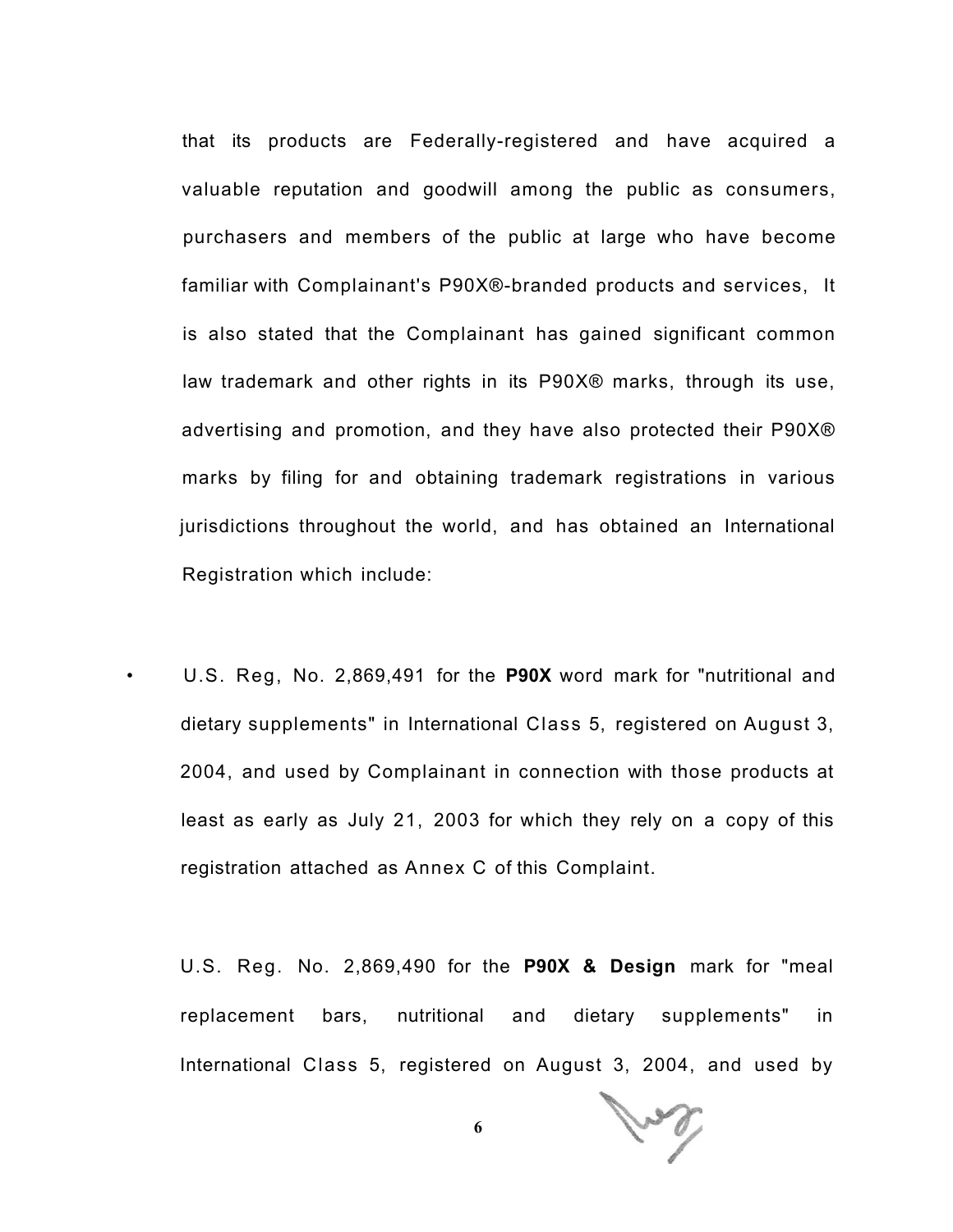Complainant in connection with those products at least as early as July 21, 2003. Reliance is placed on Annex D.

• U.S. Reg. No. 2,843,063 for the **P90X** word mark for "educational services, namely physical fitness instruction" in International Class 41 and for "dietary instruction, namely nutritional counseling services" in International Class 44, registered on May 18, 2004, and used by Complainant in connection with those services at least as early as February 18, 2003. Reliance is placed on Annex E.

• U.S. Reg. No. 2,973,356 for the **P90X & Design** mark for "educational services, namely instruction in the use of exercise equipment and diet programs" in International Class 41, registered on July 19, 2005, and used by Complainant in connection with those services at least as early as July 2003. Reliance is placed on Annex F.

U.S. Reg. No. 3,669,400 for the **P90X & Design** mark for "prerecorded video tapes, cassettes, DVDs and CDs featuring exercise, fitness and dietary information and instruction" in International Class

فمحسي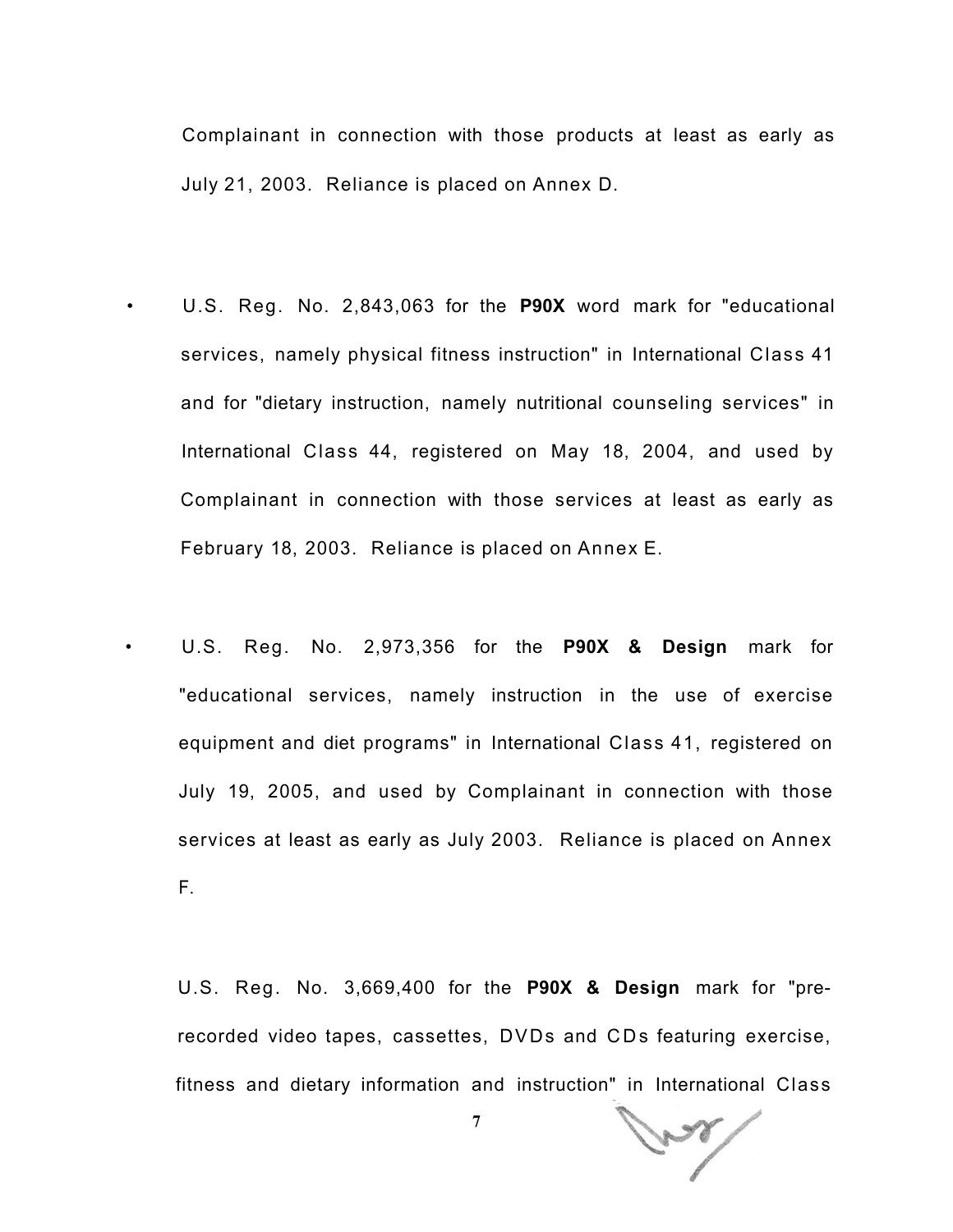9, registered on August 18, 2009, and used by Complainant in connection with those products at least as early as July 21, 2003. Reliance is placed on Annex G.

• U.S. Reg. No. 3,444,723 for the **P90x** word mark for "pre-recorded video tapes, cassettes, DVDs, and CDs, featuring exercise, fitness and dietary information and instruction" in International Class 9, registered on June 10, 2008, and used by Complainant in connection with those products at least as early as February 18, 2003. Reliance is placed on Annex H.

• International Reg. No. 974040 for the **P90X** word mark for "prerecorded video tapes, cassettes, DVDs, and CDs, featuring exercise, fitness and dietary information and instruction" in International Class 9, registered on July 25, 2008, and used by Complainant in connection with those products at least as early as 2003. Reliance is placed on Annex I.

With the above facts and documents it is claimed that Complainant used its P90X® marks, sold its P9OX®-branded DVDs, kits, and other

and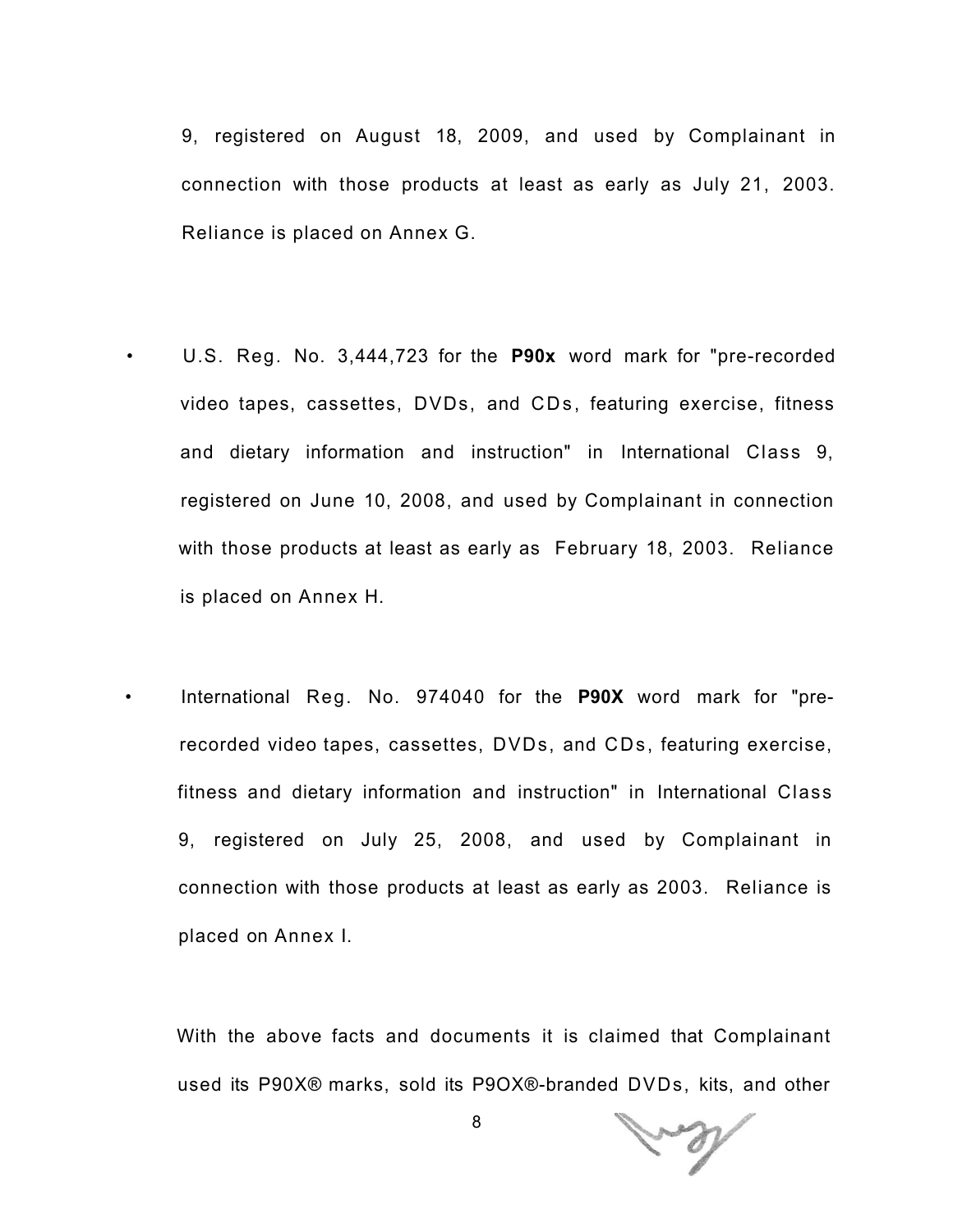products and services in **commerce,** and obtained the abovereferenced trademark registrations long before Respondent registered P90XSALES.IN on June 5, 2010. It is alleged that the domain name registered by the Respondent is confusingly similar to Complainant's marks P90X® and the Complainant has rights in the P90X® mark, which is the only mark utilized in P90XSALES.IN. It is alleged that P90XSALES.IN incorporates the entirety of Complainant's P90X® mark and displays the identical characters in the exact same chronological order, in combination with the descriptive term "sales." The addition of this descriptive term does not distinguish the domain name from Complainant's marks, but rather increases the likely consumer confusion and clearly infringes Complainant's marks.

## **B. The Respondent Has No Legitimate Interests In Respect Of The Domain Name**

It is alleged that Respondent is not affiliated with Complainant, and there is no evidence to suggest that Respondent has registered

200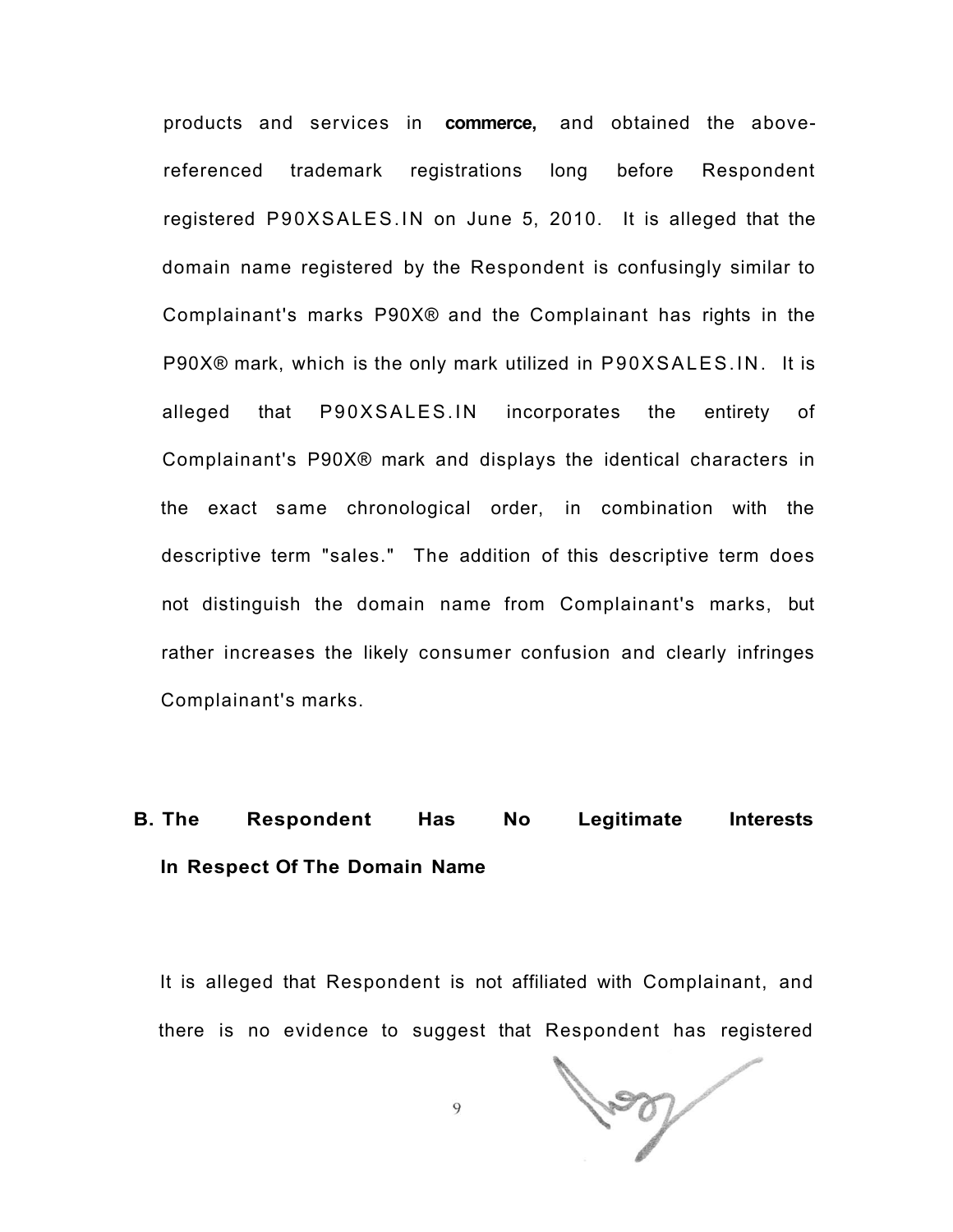P90XSALES.IN to advance legitimate interests or for the bona fide offering of legitimate goods or services. It is also alleged that the Respondent was and is in actuality advertising, offering and selling counterfeit copies of Complainant's products at P90XSALES.IN, including counterfeit versions of Complainant's P90X®-branded DVDs and workout kits. It is also pointed out that Respondent cannot provide any legitimate basis for its registration of a domain name that incorporates Complainant's P90X® mark, and since Respondent used and is using P90XSALES.IN to directly infringe Complainant's marks, create initial interest confusion, and promote, distribute, and sell counterfeit copies of P90X®-branded DVDs, the entirety of the evidence clearly demonstrates Respondent's wholly illegitimate purpose.

# *2.* **The Domain Name Has Been Registered And Is Being Used In Bad Faith**

It is alleged that Respondent has used and uses the website located at P90XSALES.IN to advertise, offer for sale and sell counterfeit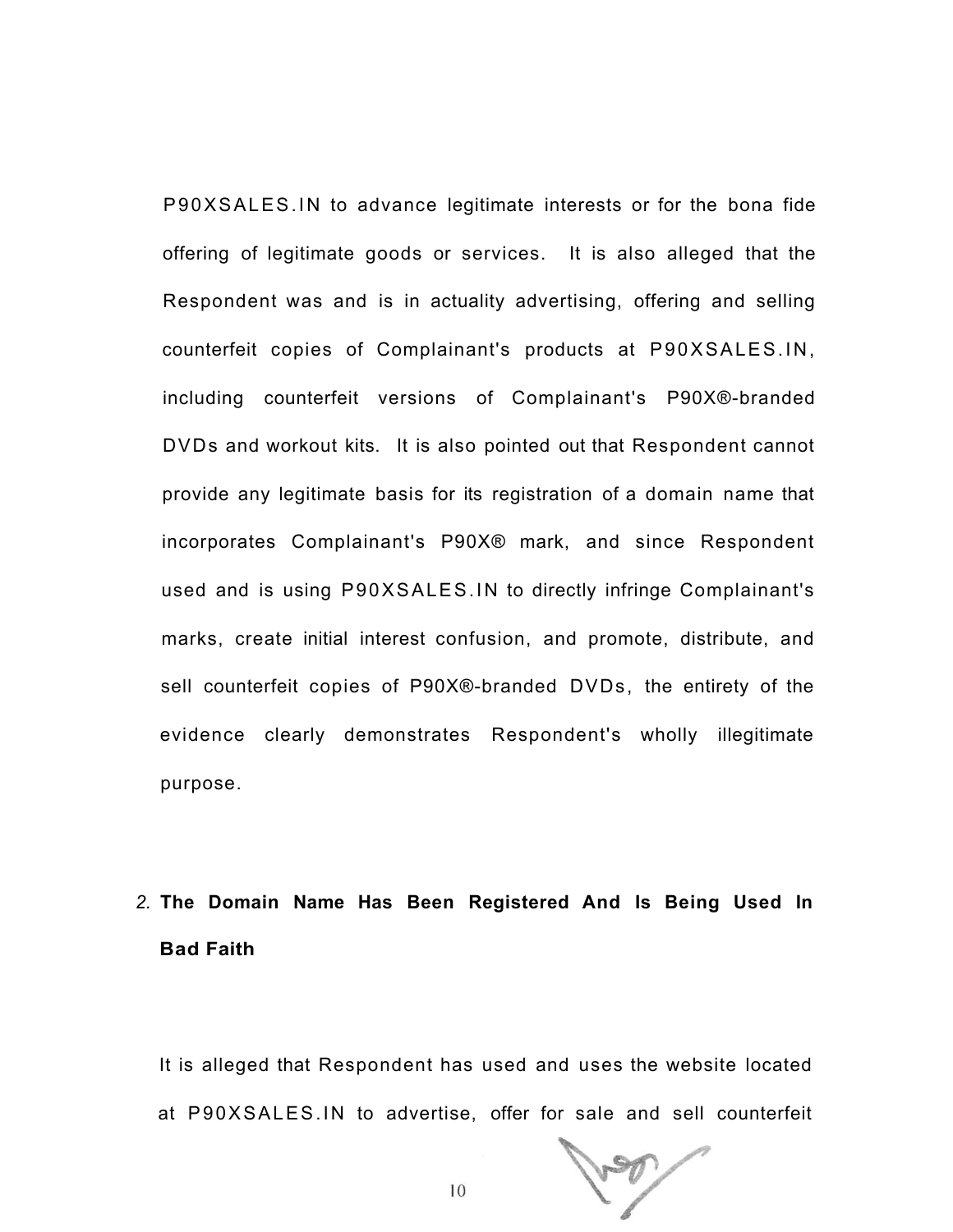copies Complainant's products, including P90X®-branded DVDs, and the domain has been registered in bad faith. It is also claimed that Respondent has attempted to take commercial advantage of Complainant's trademark and commercial reputation and trade off Complainant's goodwill and his registering the domain name in question and using the domain name to advertise, offer for sale and sell counterfeit versions of Complainant's products and is thus attempting to attract, for commercial gain, internet users by creating a likelihood of confusion with the Complainant's mark as to the source, sponsorship, affiliation or endorsement of the website, and of the goods being sold on the website, and also for the purpose of disrupting the business of a competitor, both of which are circumstances of bad faith registration pursuant to Policy paragraph  $4(b)(iii)-(iv).$ 

#### **ORDER**

This Tribunal has given an anxious consideration to the allegations of the complainants and has seen that the Respondent despite being aware of the present proceedings and despite being called upon by this

**SANT** 

 $\mathbf{1}$